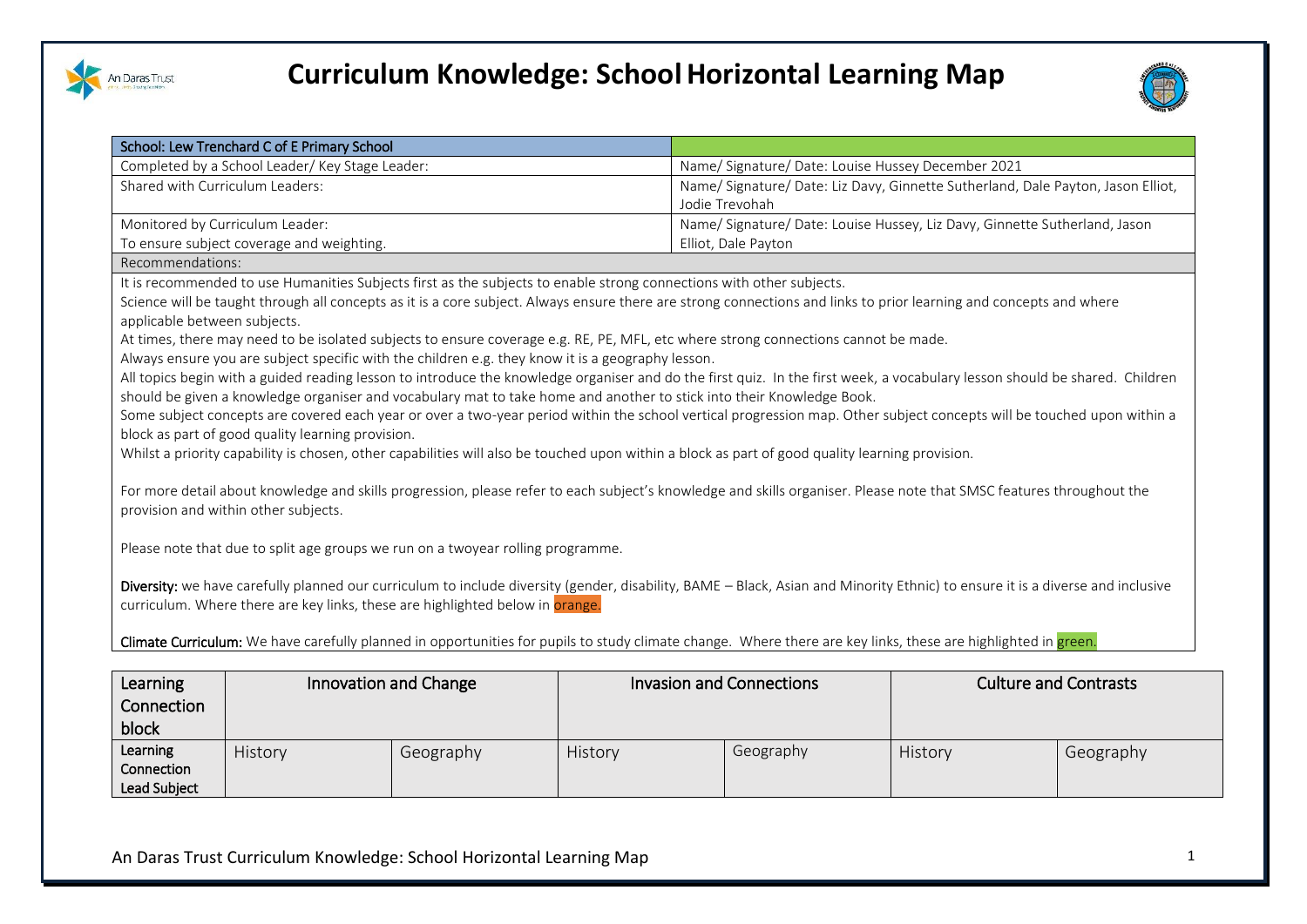

| Time of Year | Autumn 1                         | Autumn 2                     | Spring 1                   | Spring 2                   | Autumn 1                   | Autumn 2                    |
|--------------|----------------------------------|------------------------------|----------------------------|----------------------------|----------------------------|-----------------------------|
| Year 5/6:    | <b>Priority Subject</b>          | <b>Priority Subjects</b>     | <b>Priority Subject</b>    | <b>Priority Subject</b>    | <b>Priority Subject</b>    | <b>Priority Subject</b>     |
|              | <b>History: The First Flight</b> | <b>Geography Land use</b>    | <b>History British</b>     | <b>Geography Climate</b>   | <b>History The Mayan</b>   | <b>Geography The Amazon</b> |
| Year A       | - Who were the Wright            | over time - Settlement       | $resistance - Who was$     | Change Study - What is     | Civilisation - Would you   | Rainforest - A Study of     |
|              | Brothers and how has it          | and farming - Local          | <b>Boudica and how did</b> | happening in               | have preferred to live     | South America - What        |
|              | changed the world?               | fieldwork.                   | she resist the Roman       | <b>Bangladesh and what</b> | here or there in this      | is the a rainforest?        |
|              | The lives of significant         | <b>Additional Subjects</b>   | Invasion? The Roman        | are they doing about it?   | period of time? a non-     | What is the impact of       |
|              | individuals in the past/         | RE-Other Faiths -            | Empire and their           | Are there more natural     | European society that      | humans?                     |
|              | events beyond living             | What does it mean to         | impact on Britain          | disasters now eg.          | provides contrasts with    | <b>CLIMATE CURRICULUM</b>   |
|              | memory that are                  | be a Muslim in Britain       | <b>Additional Subjects</b> | Floods and                 | British history - Mayan    | <b>Study</b>                |
|              | significant nationally           | today?                       | $RE$ – Incarnation - $Was$ | Earthquakes?               | civilization c. AD 900;    | <b>Additional Subjects</b>  |
|              | <b>Additional Subjects</b>       | <b>Christmas Celebration</b> | Jesus the Messiah?         | <b>CLIMATE CURRICULUM</b>  | the achievements of        | RE - What matters most      |
|              | RE - People of God -             | <b>Science Materials -</b>   | Science Earth and          | <b>Study</b>               | the earliest civilizations | to humanists and            |
|              | How can following God            | changes                      | Space                      | <b>Additional Subjects</b> | - an overview of where     | Christians?                 |
|              | bring freedom and                | <b>Art</b> Printing          | <b>Computing Databases</b> | RE-Salvation - What did    | and when the first         | Art/DT Clay pots -          |
|              | justice?                         | (Escher, Bridget Riley,      | <b>SMSC British Values</b> | Jesus do to save human     | civilizations appeared     | emblems and textiles        |
|              | <b>Global Objectives:</b>        | traditional Islamic          | <b>PSHE</b>                | beings?                    | and a depth study          | Computing Video             |
|              | Where in the World?              | artists)                     | Puberty 1 - bodies and     | <b>Easter Celebration</b>  | <b>Additional Subjects</b> | editing                     |
|              | Variety ways festivals           | DT Cooking - Pizzas          | reproduction               | <b>Science Forces</b>      | RE - Kingdom of God-       | <b>PSHE</b>                 |
|              |                                  | with local produce           | (Respecting self and       | DT Geared Models and       | What kind of King is       | Exploring risk (in          |
|              | <b>Harvest Celebration</b>       | Computing:                   | others)                    | Cams                       | Jesus?                     | everyday situations)        |
|              | <b>Science Properties of</b>     | Online safety: We are        | Puberty 2 - changes        | Computing / PSHE           | <b>Science Animals</b>     | <b>PE</b> Cricket           |
|              | materials                        | responsible for our          | (Respecting self and       | Online content/Online      | including humans           | <b>Music Charenga</b>       |
|              | <b>Art</b> Drawing               | online actions               | others)                    | contact                    | Art/DT Clay pots $-$       | MFL (French) - Animals      |
|              | <b>Computing Effective</b>       | <b>PSHE</b>                  | <b>Art</b> Painting        | <b>PE</b> Tag Rugby        | emblems and                |                             |
|              | research                         | <b>Illness</b>               | PE Movement and            | Music Performance and      | textiles(Andy              |                             |
|              | (Aware of pioneers in            | Nutrition and healthy        | <b>Mindfulness</b>         | song-Easter                | Goldsworthy and            |                             |
|              | <b>Computer Science)</b>         | eating                       | <b>Music Charenga</b>      | MFL (French) - Travel      | <b>Barbara Hepworth)</b>   |                             |
|              | Online safety: We are            | <b>PE</b> Football           |                            |                            | <b>Computing Online</b>    |                             |
|              | Year 5 rule writers              | <b>Music</b> Performance and |                            |                            | safety: We are             |                             |
|              | <b>PSHE</b>                      | song - Christmas             |                            |                            | respectful of copyright    |                             |
|              | (Diverse communities)            | $MFL$ (French) – Likes       |                            |                            | <b>PSHE</b>                |                             |
|              | Respectful relationships         | and dislikes                 |                            |                            | Mental health and          |                             |
|              | (Respecting self and             |                              |                            |                            | keeping well               |                             |
|              | others)                          |                              |                            |                            |                            |                             |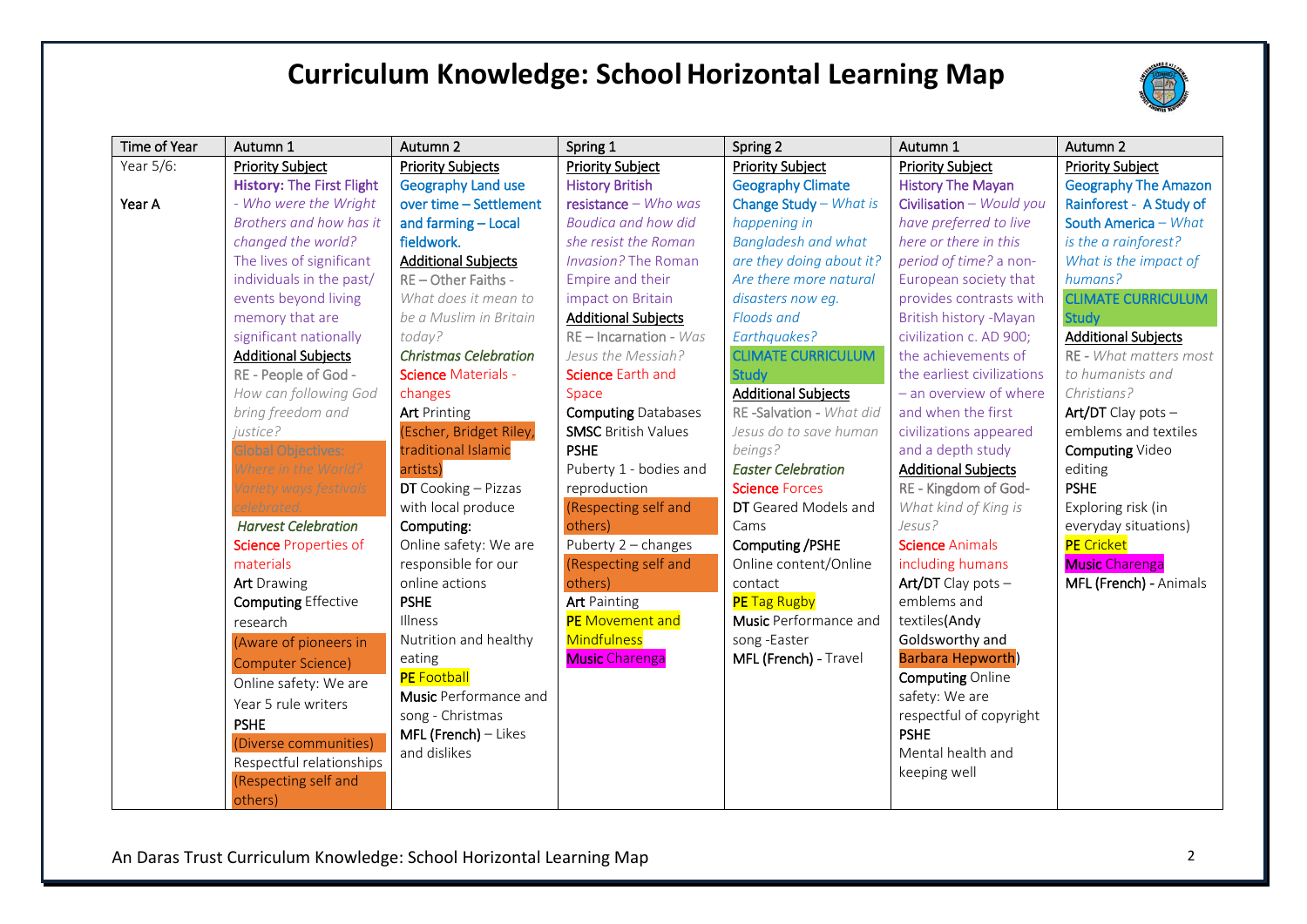

|                                              | <b>PE</b> Dance<br>Music Performance and<br>song - Harvest                                                                                                                                                                                                                                                                                                                                                                                                  |                                                                                                                                                                                                                                                                                                                                                                                                                                                                                 |                                                                                                                                                                                                                                                                                                                                                                                              |                                                                                                                                                                                                                                                                                                                                                                                                                                                                                             | Managing challenges<br>and change<br><b>PE</b> Gymnastics<br><b>Music</b> Charenga                                                                                                                                                                                                                                                                                                                                                                                         |                                                                                                                                                                                                                                                                                                                                                                                                                                                                                                              |
|----------------------------------------------|-------------------------------------------------------------------------------------------------------------------------------------------------------------------------------------------------------------------------------------------------------------------------------------------------------------------------------------------------------------------------------------------------------------------------------------------------------------|---------------------------------------------------------------------------------------------------------------------------------------------------------------------------------------------------------------------------------------------------------------------------------------------------------------------------------------------------------------------------------------------------------------------------------------------------------------------------------|----------------------------------------------------------------------------------------------------------------------------------------------------------------------------------------------------------------------------------------------------------------------------------------------------------------------------------------------------------------------------------------------|---------------------------------------------------------------------------------------------------------------------------------------------------------------------------------------------------------------------------------------------------------------------------------------------------------------------------------------------------------------------------------------------------------------------------------------------------------------------------------------------|----------------------------------------------------------------------------------------------------------------------------------------------------------------------------------------------------------------------------------------------------------------------------------------------------------------------------------------------------------------------------------------------------------------------------------------------------------------------------|--------------------------------------------------------------------------------------------------------------------------------------------------------------------------------------------------------------------------------------------------------------------------------------------------------------------------------------------------------------------------------------------------------------------------------------------------------------------------------------------------------------|
| Metacognitive<br><b>Skill</b><br>Progression | Planning<br>Inquiring - identifying,<br>exploring and<br>organising information<br>and ideas: Pose<br>questions<br>Pose questions to<br>clarify and interpret<br>information and probe<br>further to discover<br>causes and<br>consequences.<br>Inquiring - identifying,<br>exploring and<br>organising information<br>and ideas: Identify and<br>clarify information and<br>ideas<br>Identify and clarify<br>relevant information<br>and prioritise ideas. | Planning<br>Generating ideas,<br>possibilities and actions<br>element: Seek solutions<br>and put ideas into<br>action<br>Assess and test options<br>to identify the most<br>effective solution and<br>put ideas into action<br>Evaluation<br>Analysing, synthesising<br>and evaluating<br>reasoning and<br>procedure element:<br>apply logic and<br>reasoning<br>Assess whether there is<br>adequate reasoning<br>and evidence to justify<br>a claim, conclusion, or<br>outcome | Planning<br>Inquiring - identifying,<br>exploring and<br>organising information<br>and ideas: Organise and<br>process information<br>Analyse, condense, and<br>combine relevant<br>information from<br>multiple sources.<br>Monitoring<br>Reflecting on thinking<br>and processes element:<br>reflect on processes<br>Identify and justify the<br>thinking behind choices<br>they have made. | Monitoring<br>Reflecting on thinking<br>and processes element:<br>think about thinking<br>Reflect on assumptions<br>made, consider<br>reasonable criticism,<br>and adjust their<br>thinking if necessary.<br>Evaluation<br>Analysing, synthesising<br>and evaluating<br>reasoning and<br>procedure element:<br>evaluate procedures<br>and outcomes<br>Evaluate the<br>effectiveness of ideas,<br>products,<br>performances,<br>methods, and courses<br>of action against given<br>criteria. | Planning<br>Generating ideas,<br>possibilities and actions<br>element: Consider<br>alternatives<br><b>Identify situations</b><br>where current<br>approaches do not<br>work, challenge existing<br>ideas, and generate<br>alternative solutions.<br>Monitoring<br>Reflecting on thinking<br>and processes element:<br>transfer knowledge into<br>new contexts<br>Apply knowledge<br>gained from one<br>context to another<br>unrelated context and<br>identify new meaning | Planning<br>Generating ideas,<br>possibilities and actions<br>element: Imagine<br>possibilities and<br>connect ideas<br>Combine ideas in a<br>variety of ways and<br>from a range of sources<br>to create new<br>possibilities<br>Evaluation<br>Analysing, synthesising<br>and evaluating<br>reasoning and<br>procedures element:<br>draw conclusions and<br>design a course of<br>action<br>Scrutinise ideas or<br>concepts, test<br>conclusions and modify<br>actions when designing<br>a course of action |
| Off site<br>Enrichments                      | Farming Trip/<br>Geography Fieldwork                                                                                                                                                                                                                                                                                                                                                                                                                        | Swimming                                                                                                                                                                                                                                                                                                                                                                                                                                                                        |                                                                                                                                                                                                                                                                                                                                                                                              | Recycling centre                                                                                                                                                                                                                                                                                                                                                                                                                                                                            |                                                                                                                                                                                                                                                                                                                                                                                                                                                                            | Eden Project<br>Adventure Residential                                                                                                                                                                                                                                                                                                                                                                                                                                                                        |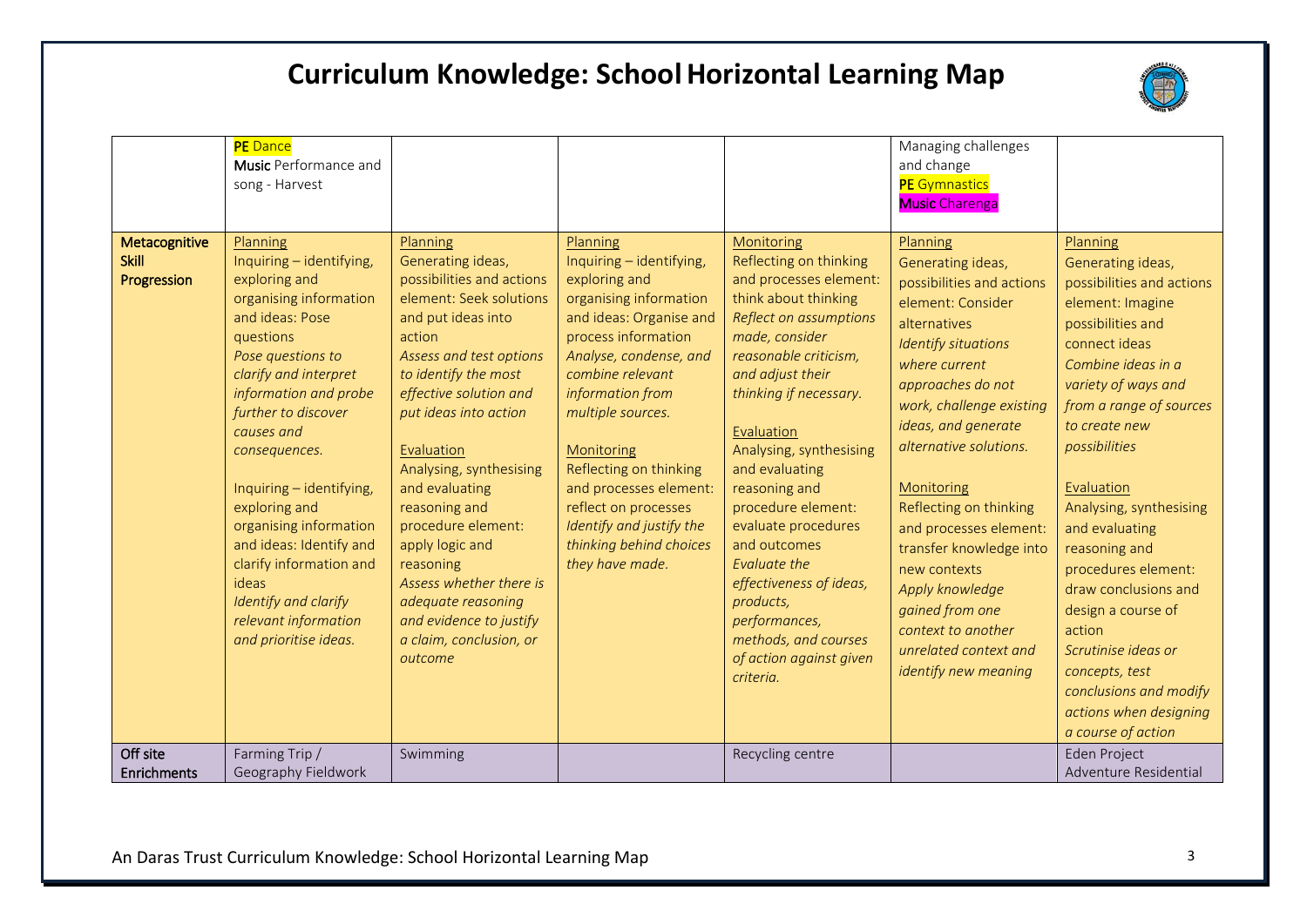

| Internal<br>Enrichment                 |                                                                       | Parents' Pizza Feast                                                                                     | Roman Resistance Day                             | Connect to Banglaeshi<br>school | Sports Day                                                                                                                                                                                                               | Heritage Week and<br>Spirituality Day                           |
|----------------------------------------|-----------------------------------------------------------------------|----------------------------------------------------------------------------------------------------------|--------------------------------------------------|---------------------------------|--------------------------------------------------------------------------------------------------------------------------------------------------------------------------------------------------------------------------|-----------------------------------------------------------------|
| <b>Quality English</b><br><b>Texts</b> | Beowulf<br>Michael Morpurgo<br>Myths and legends<br><b>Viking Boy</b> | Uno's Garden<br><b>Graham Base</b><br>The Iron Man<br><b>Ted Hughes</b><br>Or The tin Snail<br>The Flood | Selection of Poetry by<br><b>Charles Causley</b> | Charlotte's Webb                | George's Secret Key to<br>the Universe<br>The Curse of the Maya<br>(GR)<br>Stories from other<br>cultures.<br>Kensuke's Kingdom<br>Poetry - Benjamin<br>Zephaniah<br>Biographies - example<br>text Benjamin<br>Zephaniah | Goth girl and the Ghost<br>of a Mouse - Classical<br>Narrative? |
| Learning<br>Connection<br>block        | Innovation and Change                                                 |                                                                                                          |                                                  | <b>Invasion and Connections</b> |                                                                                                                                                                                                                          | <b>Culture and Contrasts</b>                                    |
| Learning<br>Connection<br>Lead Subject | History                                                               | Geography                                                                                                | History                                          | Geography                       | History                                                                                                                                                                                                                  | Geography                                                       |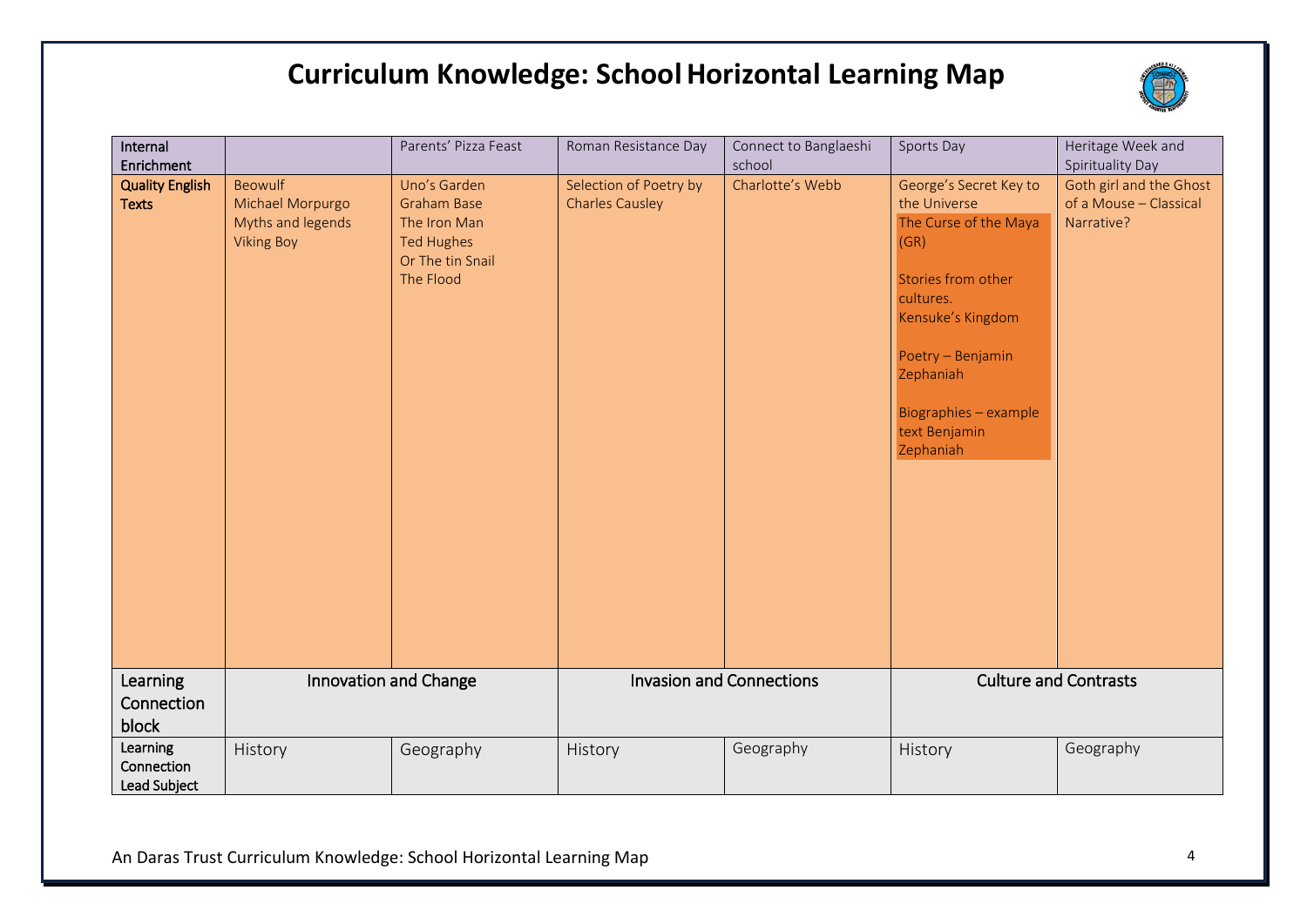

| Time of Year | Autumn 1                     | Autumn 2                     | Spring 1                   | Spring 2                      | Autumn 1                     | Autumn 2                   |
|--------------|------------------------------|------------------------------|----------------------------|-------------------------------|------------------------------|----------------------------|
| Year 5/6:    | <b>Priority Subject</b>      | <b>Priority Subject</b>      | <b>Priority Subject</b>    | <b>Priority Subject</b>       | <b>Priority Subject</b>      | <b>Priority Subject</b>    |
|              | <b>History Local History</b> | <b>Geography Darwin's</b>    | History The Vikings -      | <b>Geography Climate</b>      | History WWII - Why           | <b>Geography Name and</b>  |
| Year B       | Mills and Mining - How       | <b>Voyage of Discovery</b>   | why did they invade?       | <b>Change Study - Fossil</b>  | was the Battle of            | Locate - Europe            |
|              | did Devon change             | Maps and Atlases - Can       | Viking raids and           | <b>Fuels and Natural</b>      | Britain a turning point      | including Russia - the     |
|              | during the industrial        | you trace Darwin's           | invasion/the Viking and    | <b>Resources - The Middle</b> | in WWII? - a significant     | geography of WWII-         |
|              | revolution? a study          | voyage across the            | Anglo-Saxon struggle       | East-How has human            | turning point in British     | Why was it harder for      |
|              | over time tracing how        | globe? What contrasts        | for the Kingdom of         | use of natural resources      | history, for example,        | the Germans to invade      |
|              | several aspects of           | and cultures would he        | England                    | led to climate change?        | the Battle of Britain        | the $I/K$ ?                |
|              | national history are         | have experienced?            | <b>Additional Subjects</b> | What are the                  | World War Two-               | <b>Europe and Russia</b>   |
|              | reflected in the             | <b>Additional Subjects</b>   | RE - God - What does it    | alternatives?                 | diversity Jews               | <b>Additional Subjects</b> |
|              | locality/a significant       | RE - Other Faiths - Why      | mean if God is holy and    | <b>CLIMATE CURRICULUM</b>     | Holocaust                    | RE - How does faith        |
|              | turning point in British     | do Hindus want to be         | loving?                    | <b>Study</b>                  | <b>Additional Subjects</b>   | help people in Devon       |
|              | history                      | good?                        | <b>Global Objectives:</b>  | <b>Additional Subjects</b>    | RE - Gospel - What           | when life gets hard?       |
|              | <b>Additional Subjects</b>   | <b>Christmas Celebration</b> | Where in the World?        | RE - Why do some              | would Jesus do?              | <b>Science Animals</b>     |
|              | <b>RE</b> Creation/Fall      | <b>Art</b> Drawing           | The lives of Christians    | people believe in God         | <b>Science</b> Living things | including humans           |
|              | Creation and Science:        | <b>Computing Effective</b>   | around the world           | and some people not?          | and their habitats           | Computing                  |
|              | conflicting or               | Research                     | <b>Science Electricity</b> | <b>Easter Celebration</b>     | Art Collage: Blitz skyline   | Productivity: Webpage      |
|              | complementary?               | (Research a location         | <b>SMSC British Values</b> | Science Light                 | silhouettes, exploring       | Creation                   |
|              | <b>Harvest Celebration</b>   | online using a range of      | <b>PSHE</b>                | <b>Art</b> Painting           | art work created of the      | DT Car Model - wheels,     |
|              | <b>Science Evolution and</b> | resources                    | Spending decisions         | <b>Computing Online</b>       | <b>Blitz and Remembrance</b> | pulleys and axles          |
|              | Inheritance                  | appropriately)               | Gambling (Exploring        | safety: We are safe           | Day collage                  | <b>PSHE</b>                |
|              | DT Cooking: Design and       | Online safety: We will       | risk in relation to        | social networkers             | <b>Computing Online</b>      | Changing schools           |
|              | make pasties                 | not share inappropriate      | gambling)                  | (Exploring computer           | Safety: We are               | (Changes from primary      |
|              | <b>Computing Online</b>      | images                       | Computing/DT               | networks including the        | respectful of others         | to secondary school)       |
|              | safety: We are online        | <b>PSHE</b>                  | Programming $-$            | internet)                     | <b>PSHE</b>                  | <b>PE</b> Cricket          |
|              | safety ambassadors           | Keeping your body safe       | Microbits                  | <b>PSHE</b>                   | Social media                 | <b>Music</b> Charenga      |
|              | <b>PSHE</b>                  |                              | PE Movement and            | Share Aware $1 -$ Alex        | Feelings and common          | MFL (French) - School      |
|              | Different types of           | Keeping your body safe       | Mindfulness                | (Online friendships and       | anxieties when               | (Revision and              |
|              | families                     | 2                            | <b>Music Charenga</b>      | keeping safe)                 | changing schools             | consolidation)             |
|              | (Different types of          | <b>PE</b> Football           |                            | Share Aware 2 - Lucy          | <b>PE</b> Gymnastics         |                            |
|              | relationships)               | <b>Music</b> Performance and |                            | (Skills for using the         | <b>Music Charenga</b>        |                            |
|              | Healthy/harmful              | song - Christmas             |                            | Internet safely)              |                              |                            |
|              | relationships                | MFL (French) - Months        |                            | <b>PE</b> Tag Rugby           |                              |                            |
|              |                              | and Seasons                  |                            | Music                         |                              |                            |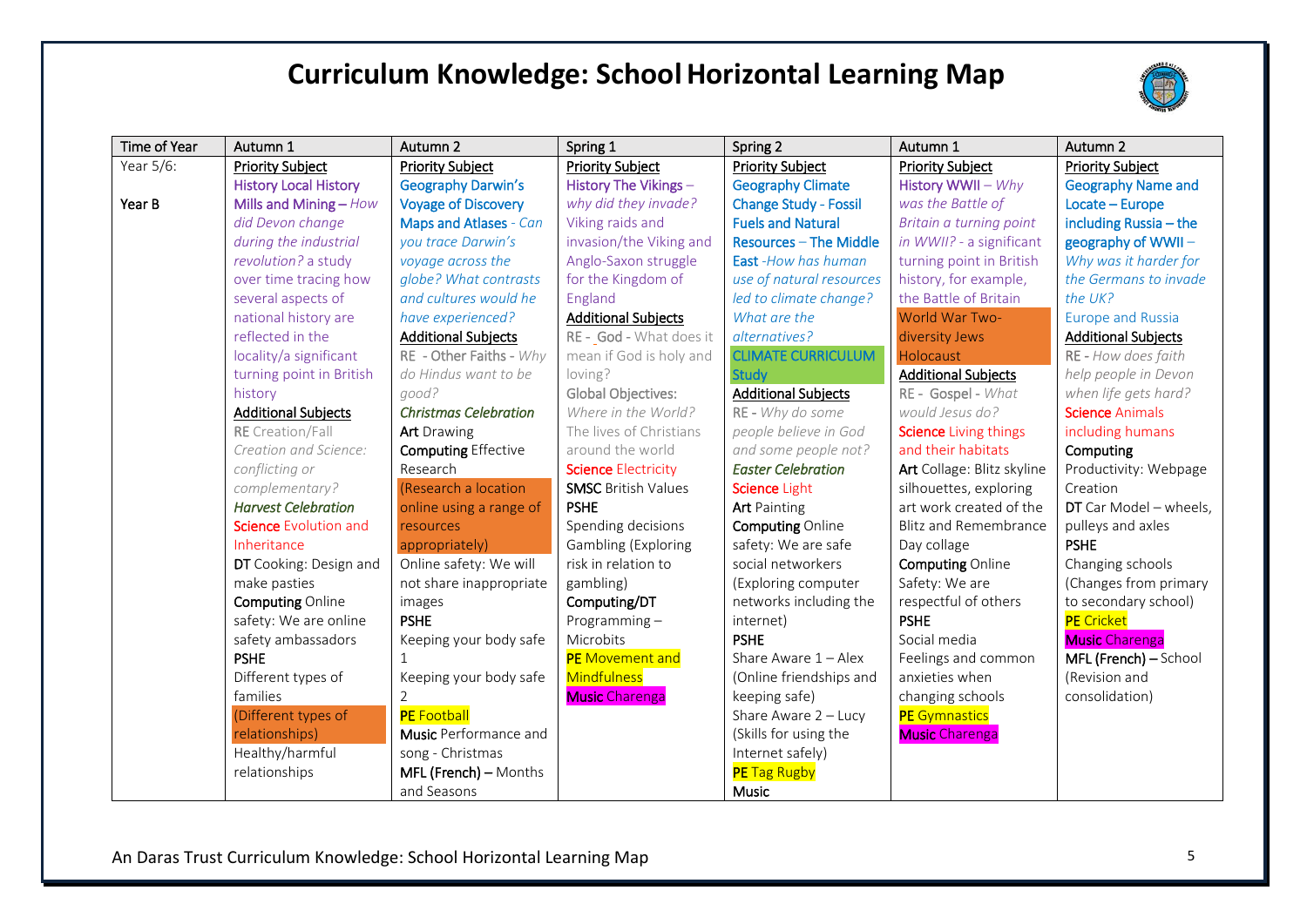

|                                              | (Diverse community<br>and stereotypes)<br><b>PE</b> Dance<br><b>Music</b> Performance and                                                                                                                                                                                                                                                                                                                                                                                                                                                       |                                                                                                                                                                                                                                                                                                                                                                                                                                                                                                            |                                                                                                                                                                                                                                                                                                                                                                                                                                                                                                                                | Performance and song -<br>Easter<br>MFL (French) - Weather                                                                                                                                                                                                                                                                                                                                                                                                                                                                                 |                                                                                                                                                                                                                                                                                                                                                                                                                                                                                                                                |                                                                                                                                                                                                                                                                                                                                                                                                                                                                                                          |
|----------------------------------------------|-------------------------------------------------------------------------------------------------------------------------------------------------------------------------------------------------------------------------------------------------------------------------------------------------------------------------------------------------------------------------------------------------------------------------------------------------------------------------------------------------------------------------------------------------|------------------------------------------------------------------------------------------------------------------------------------------------------------------------------------------------------------------------------------------------------------------------------------------------------------------------------------------------------------------------------------------------------------------------------------------------------------------------------------------------------------|--------------------------------------------------------------------------------------------------------------------------------------------------------------------------------------------------------------------------------------------------------------------------------------------------------------------------------------------------------------------------------------------------------------------------------------------------------------------------------------------------------------------------------|--------------------------------------------------------------------------------------------------------------------------------------------------------------------------------------------------------------------------------------------------------------------------------------------------------------------------------------------------------------------------------------------------------------------------------------------------------------------------------------------------------------------------------------------|--------------------------------------------------------------------------------------------------------------------------------------------------------------------------------------------------------------------------------------------------------------------------------------------------------------------------------------------------------------------------------------------------------------------------------------------------------------------------------------------------------------------------------|----------------------------------------------------------------------------------------------------------------------------------------------------------------------------------------------------------------------------------------------------------------------------------------------------------------------------------------------------------------------------------------------------------------------------------------------------------------------------------------------------------|
| Metacognitive<br><b>Skill</b><br>Progression | song - Harvest<br>Planning<br>Inquiring - identifying,<br>exploring and<br>organising information<br>and ideas: Pose<br>questions<br>Pose questions to<br>clarify and interpret<br>information and probe<br>further to discover<br>causes and<br>consequences.<br>Inquiring - identifying,<br>exploring and<br>organising information<br>and ideas: Identify and<br>clarify information and<br>ideas<br>Identify and clarify<br>relevant information<br>and prioritise ideas.<br>Monitoring<br>Reflecting on thinking<br>and processes element: | Planning<br>Inquiring - identifying,<br>exploring and<br>organising information<br>and ideas: Organise and<br>process information<br>Analyse, condense, and<br>combine relevant<br>information from<br>multiple sources.<br>Evaluation<br>Analysing, synthesising<br>and evaluating<br>reasoning and<br>procedures element:<br>Evaluate procedures<br>and outcomes<br>Evaluate the<br>effectiveness of ideas,<br>products,<br>performances,<br>methods, and courses<br>of action against given<br>criteria | Planning<br>Inquiring - identifying,<br>exploring and<br>organising information<br>and ideas: Pose<br>questions<br>Pose questions to<br>clarify and interpret<br>information and probe<br>further to discover<br>causes and<br>consequences<br>Generating ideas,<br>possibilities and actions<br>element: Consider<br>alternatives<br>Identify situations<br>where current<br>approaches do not<br>work, challenge existing<br>ideas, and generate<br>alternative solutions.<br>Generating ideas,<br>possibilities and actions | Planning<br>Inquiring - identifying,<br>exploring and<br>organising information<br>and ideas: Organise and<br>process information<br>Analyse, condense, and<br>combine relevant<br>information from<br>multiple sources.<br>Evaluation<br>Analysing, synthesising<br>and evaluating<br>reasoning and<br>procedure element:<br>apply logic and<br>reasoning<br>Assess whether there is<br>adequate reasoning<br>and evidence to justify<br>a claim, conclusion, or<br>outcome<br>Analysing, synthesising<br>and evaluating<br>reasoning and | Planning<br>Inquiring - identifying,<br>exploring and<br>organising information<br>and ideas: Pose<br>questions<br>Pose questions to<br>clarify and interpret<br>information and probe<br>further to discover<br>causes and<br>consequences.<br>Evaluation<br>Analysing, synthesising<br>and evaluating<br>reasoning and<br>procedures element:<br>Evaluate procedures<br>and outcomes<br>Evaluate the<br>effectiveness of ideas,<br>products,<br>performances,<br>methods, and courses<br>of action against given<br>criteria | Monitoring<br>Reflecting on thinking<br>and processes element:<br>transfer knowledge into<br>new contexts<br>Apply knowledge<br>gained from one<br>context to another<br>unrelated context and<br>identify new meaning<br>Evaluation<br>Analysing, synthesising<br>and evaluating<br>reasoning and<br>procedures element:<br>Evaluate procedures<br>and outcomes<br>Evaluate the<br>effectiveness of ideas,<br>products,<br>performances,<br>methods, and courses<br>of action against given<br>criteria |
|                                              | think about thinking<br>Reflect on assumptions<br>made, consider                                                                                                                                                                                                                                                                                                                                                                                                                                                                                |                                                                                                                                                                                                                                                                                                                                                                                                                                                                                                            | element: Seek solutions<br>and put ideas into<br>action                                                                                                                                                                                                                                                                                                                                                                                                                                                                        | procedures element:<br>draw conclusions and                                                                                                                                                                                                                                                                                                                                                                                                                                                                                                |                                                                                                                                                                                                                                                                                                                                                                                                                                                                                                                                |                                                                                                                                                                                                                                                                                                                                                                                                                                                                                                          |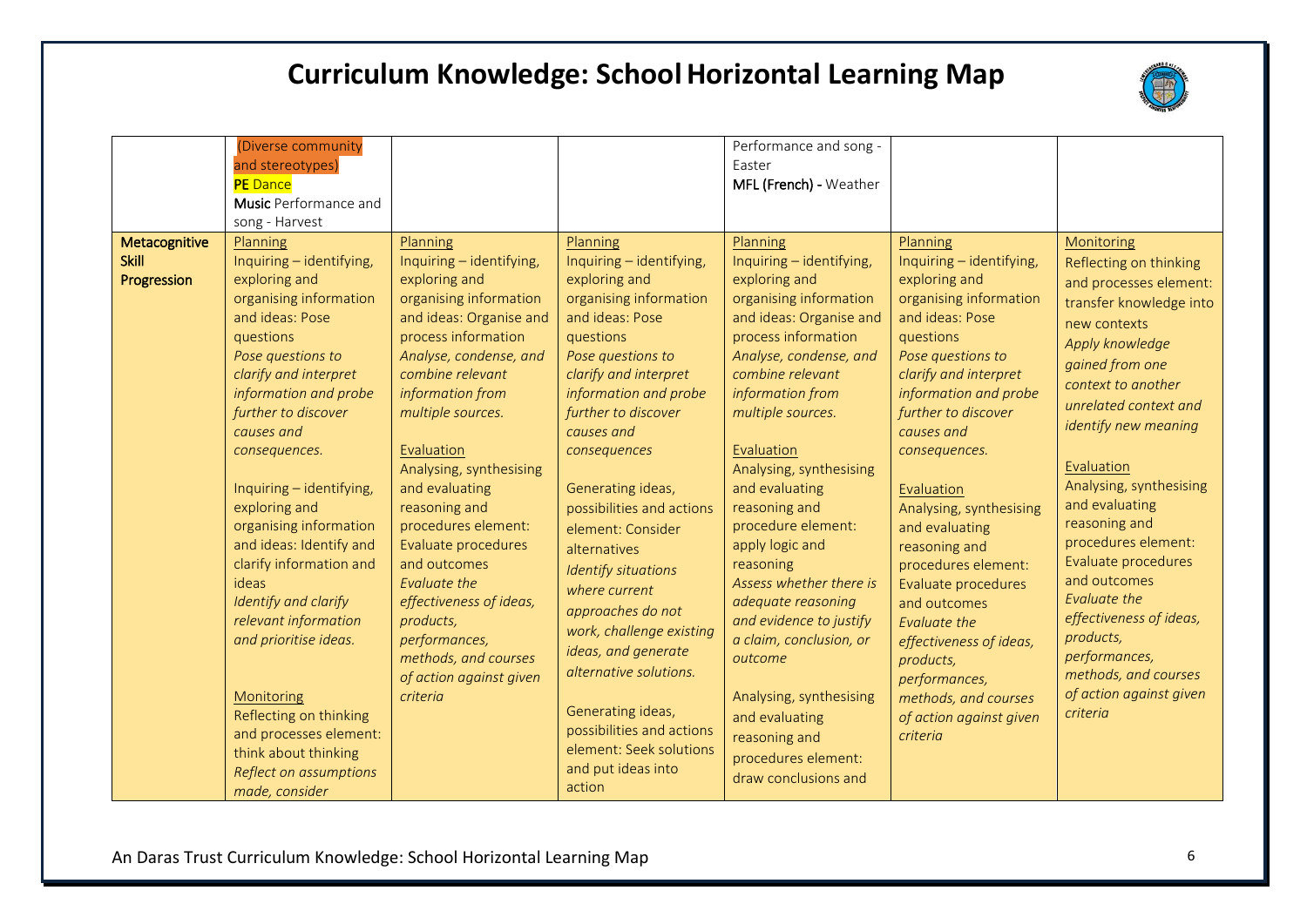

|                                       | reasonable criticism,<br>and adjust their<br>thinking if necessary.                    |                                                                                                                                       | Assess and test options<br>to identify the most<br>effective solution and<br>put ideas into action<br>Monitoring<br>Reflecting on thinking<br>and processes element:<br>think about thinking<br>Reflect on assumptions<br>made, consider<br>reasonable criticism,<br>and adjust their<br>thinking if necessary. | design a course of<br>action<br>Scrutinise ideas or<br>concepts, test<br>conclusions and modify<br>actions when designing<br>a course of action |                                                                                                                                                         |                                                                                                                                                                                |
|---------------------------------------|----------------------------------------------------------------------------------------|---------------------------------------------------------------------------------------------------------------------------------------|-----------------------------------------------------------------------------------------------------------------------------------------------------------------------------------------------------------------------------------------------------------------------------------------------------------------|-------------------------------------------------------------------------------------------------------------------------------------------------|---------------------------------------------------------------------------------------------------------------------------------------------------------|--------------------------------------------------------------------------------------------------------------------------------------------------------------------------------|
| Off Site<br>Enrichment                | Morwellham Quay                                                                        |                                                                                                                                       |                                                                                                                                                                                                                                                                                                                 |                                                                                                                                                 | Catch-up Swimming<br>Davidstow War<br>Museum                                                                                                            | <b>Bristol Trip</b>                                                                                                                                                            |
| Internal<br>Enrichment                | Pasties for parents                                                                    | Careers Fair                                                                                                                          | Viking Day<br>Bikeability                                                                                                                                                                                                                                                                                       | Climate Action Day                                                                                                                              | Sports Day                                                                                                                                              | Heritage Week and<br>Spirituality Day<br>Leavers' Assembly and<br>Church Service                                                                                               |
| <b>Quality English</b><br><b>Text</b> | Holes by Louis Sachar<br>Cogheart by Peter<br><b>Bunzel</b><br>Skellig by David Almond | The Deserted House<br>poem by Mary<br>Coleridge<br>Cloudbursting-<br>Malorie Blackman<br>The Hajj<br>Barrowquest<br>Boy by Roald Dahl | <b>Balanced argument</b><br>:Roald Dahl's Revolting<br><b>Rhymes - Goldilocks</b><br>and Three Bears.<br>The Lion, the witch and<br>the wardrobe by C.S<br>Lewis                                                                                                                                                | David Copperfield<br>The Borrowers by Mary<br><b>Norton</b><br>Non-fiction guided<br>reading: inspirational<br>modern women                     | Hurricane Gold by<br>Charlie Higson<br>The Railway Children by<br>E Nesbit<br>Lionboy by Zizou<br>Corder<br>Non-fiction guided<br>reading: Civil Rights | Diary of Anne Frank<br>My Secret War Diary by<br>Marcia Williams<br>Anatomy: A Cutaway<br>Look Inside the Human<br>Body by Hélène Druvert<br>and Jean-Claude<br><b>Druvert</b> |